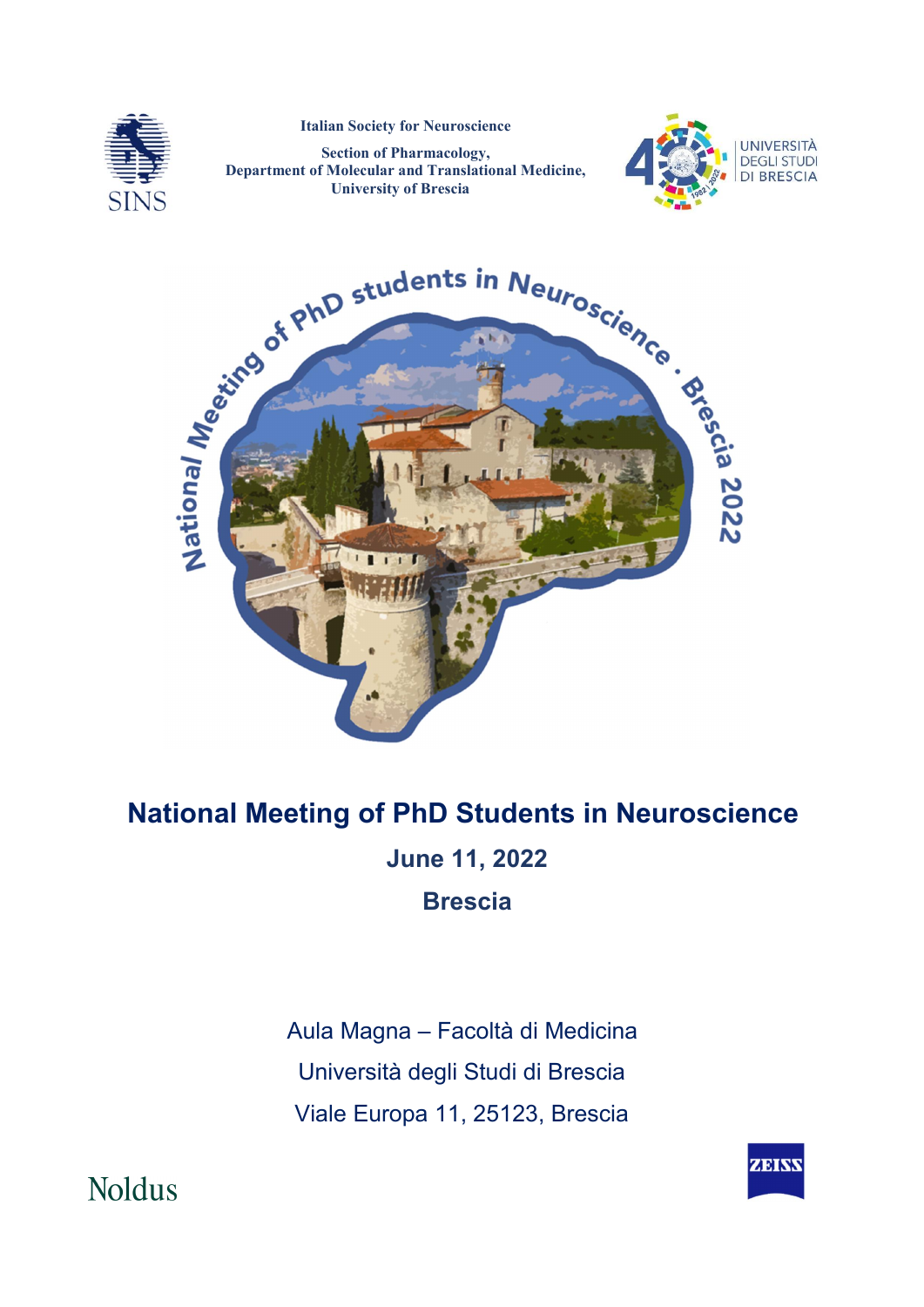

Italian Society for Neuroscience

Section of Pharmacology, Department of Molecular and Translational Medicine, University of Brescia



### **8:00-8:15 Introduction to the Meeting by Organizers and SINS President Prof. Alessandro Vercelli**

## **8:15-9:45** *Oral Presentations: 1st SESSION*

 **Chairman:** *Buonincontri V., University of Campania Parente M., University Roma Tre*

|                                                                                                      | 8:15-8:30 Primary sensory cortices of a mouse model of CDKL5 deficiency disorder show atypical<br>myelination                       |
|------------------------------------------------------------------------------------------------------|-------------------------------------------------------------------------------------------------------------------------------------|
|                                                                                                      | Devi S.                                                                                                                             |
|                                                                                                      | <b>University of Torino</b>                                                                                                         |
|                                                                                                      | 8:30-8:45 Characterization of the extracellular vesicles released by astrocytes cultured from the                                   |
|                                                                                                      | spinal cord of 120-day-old SOD1G93A mice                                                                                            |
|                                                                                                      | Zerbo A.                                                                                                                            |
|                                                                                                      | University of Genova                                                                                                                |
|                                                                                                      | 8:45-9:00 Is alpha-synuclein a foe for brain recovery after ischemic stroke?                                                        |
|                                                                                                      | <b>Bogale T.A.</b>                                                                                                                  |
|                                                                                                      | <b>University of Brescia</b>                                                                                                        |
|                                                                                                      | 9:00-9:15 Targeting the endocannabinoid and melatonergic systems to provide neuroprotection<br>against the neuroinflammatory damage |
|                                                                                                      | Cammarota M.                                                                                                                        |
|                                                                                                      | University of Napoli Federico II                                                                                                    |
|                                                                                                      | 9:15-9:30 Somatosensory processing deficits and altered connectivity in Cntnap2 -/- and Shank3b -                                   |
|                                                                                                      | /- mouse models of autism spectrum disorder.                                                                                        |
|                                                                                                      | <b>Balasco L.</b>                                                                                                                   |
|                                                                                                      | University of Trento                                                                                                                |
| 9:30-9:45 Alterations in extracellular spaces thickness and dopaminergic activity in CKD mice models |                                                                                                                                     |
|                                                                                                      | De Donato A.                                                                                                                        |
|                                                                                                      | University of Campania                                                                                                              |
|                                                                                                      |                                                                                                                                     |

**9:45-10:30 Lecture: Dr. Solaiman Shokur, EPFL, Geneva, Switzerland**

**"***A modular strategy for next-generation upper-limb sensorymotor neuroprostheses"*

 *Chair: Prof. Viviana Trezza*

**10:30-10:45 Break**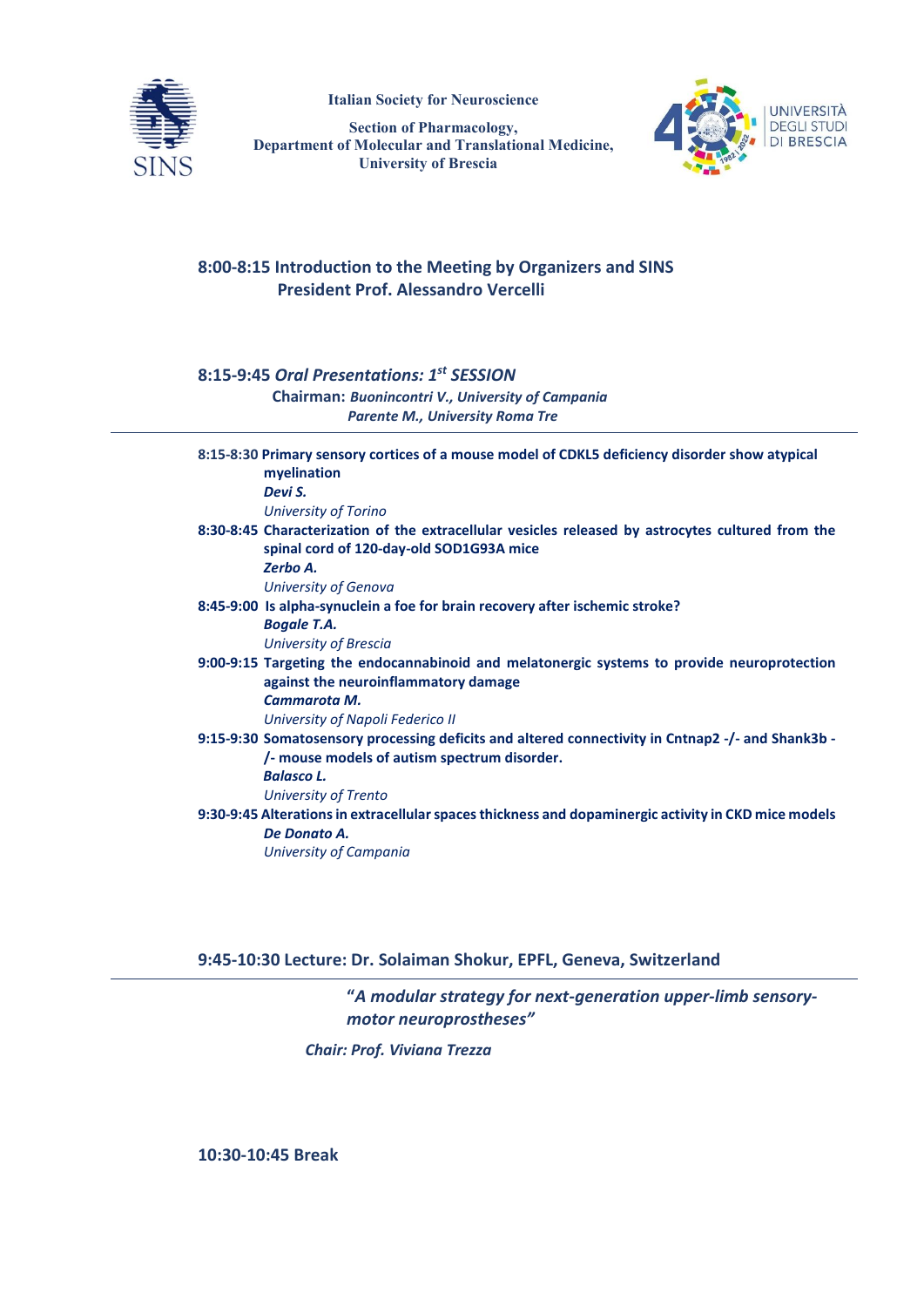#### **10:45-12:25** *Short Oral Presentations*

 **Chairman:** *Nappi M., University of Napoli Preziuso A., University Politecnica delle Marche*

| 10:45-10:55 Semaphorin-3A drives axonal growth cone elongation during neuronal development<br>in human neural progenitors<br><b>Ferretti G.</b>                                                                                               |
|-----------------------------------------------------------------------------------------------------------------------------------------------------------------------------------------------------------------------------------------------|
| University of Napoli Federico II                                                                                                                                                                                                              |
| 10:55-11:05 Mind the gap: a role for ER-mitochondria interaction, in Alzheimer's disease astrocytes<br>cellular dysfunction.                                                                                                                  |
| De Matteis G.                                                                                                                                                                                                                                 |
| University of Piemonte Orientale                                                                                                                                                                                                              |
| 11:05-11:15 In vivo neurotrasmitter deficits in genetic frontotemporal dementia. a genfi study                                                                                                                                                |
| Pengo M.                                                                                                                                                                                                                                      |
| <b>University of Brescia</b>                                                                                                                                                                                                                  |
| 11:15-11:25 Engineering LIM kinase 1 to control dendritic spine plasticity<br>Sollazzo R.                                                                                                                                                     |
| <b>IRCCS Policlinico Universitario A. Gemelli</b>                                                                                                                                                                                             |
| 11:25-11:35 Rescuing neural cell survival and maturation in a primary autosomal recessive<br>microcephaly-17 (MCPH17) mouse model: effects of the postnatal N-acetyl cysteine                                                                 |
| treatment                                                                                                                                                                                                                                     |
| Khastkhodaei Ardakani M.                                                                                                                                                                                                                      |
| <b>University of Torino</b>                                                                                                                                                                                                                   |
| 11:35-11:45 The acute effects of intrusive thinking on neurotransmission within anterior cingulate<br>cortex in pathological and non-pathological worriers: A 1H magnetic resonance<br>spectroscopy and ecological momentary assessment study |
| <b>Schettino M.</b>                                                                                                                                                                                                                           |
| Sapienza University of Rome                                                                                                                                                                                                                   |
| 11:45-11:55 Insights into the neurodegenerative mechanisms associated with KIF5A mutations<br>Cozzi M.                                                                                                                                        |
| <b>University of Milano</b>                                                                                                                                                                                                                   |
| 11:55-12:05 Synaptic targets of KLVFF: the impact on the neurotransmitters release<br>Trebesova H.                                                                                                                                            |
| University of Genova                                                                                                                                                                                                                          |
| 12:05-12:15 Insights into Frontotemporal Dementia pathogenesis: the role of anti-GluA3 antibodies<br><b>Italia M.</b>                                                                                                                         |
| <b>University of Milano</b>                                                                                                                                                                                                                   |
| 12:15-12:25 Long-term effect after intravenous self-administration (IVSA) of the synthetic                                                                                                                                                    |
| cannabinoid receptor agonist 5F-MDMB-PICA in adolescent mice                                                                                                                                                                                  |
| <b>Caria F.</b>                                                                                                                                                                                                                               |
| University of Cagliari                                                                                                                                                                                                                        |

### **12:25-14:15 Poster session and Lunch**

 *Posters evaluated by the members of the SINS Board*

**14:15-15:00 Lecture: Prof. Alessandro Vercelli, SINS President**

 **"***Of life and death of neurons"*

 *Chair: Prof. Marina Pizzi*